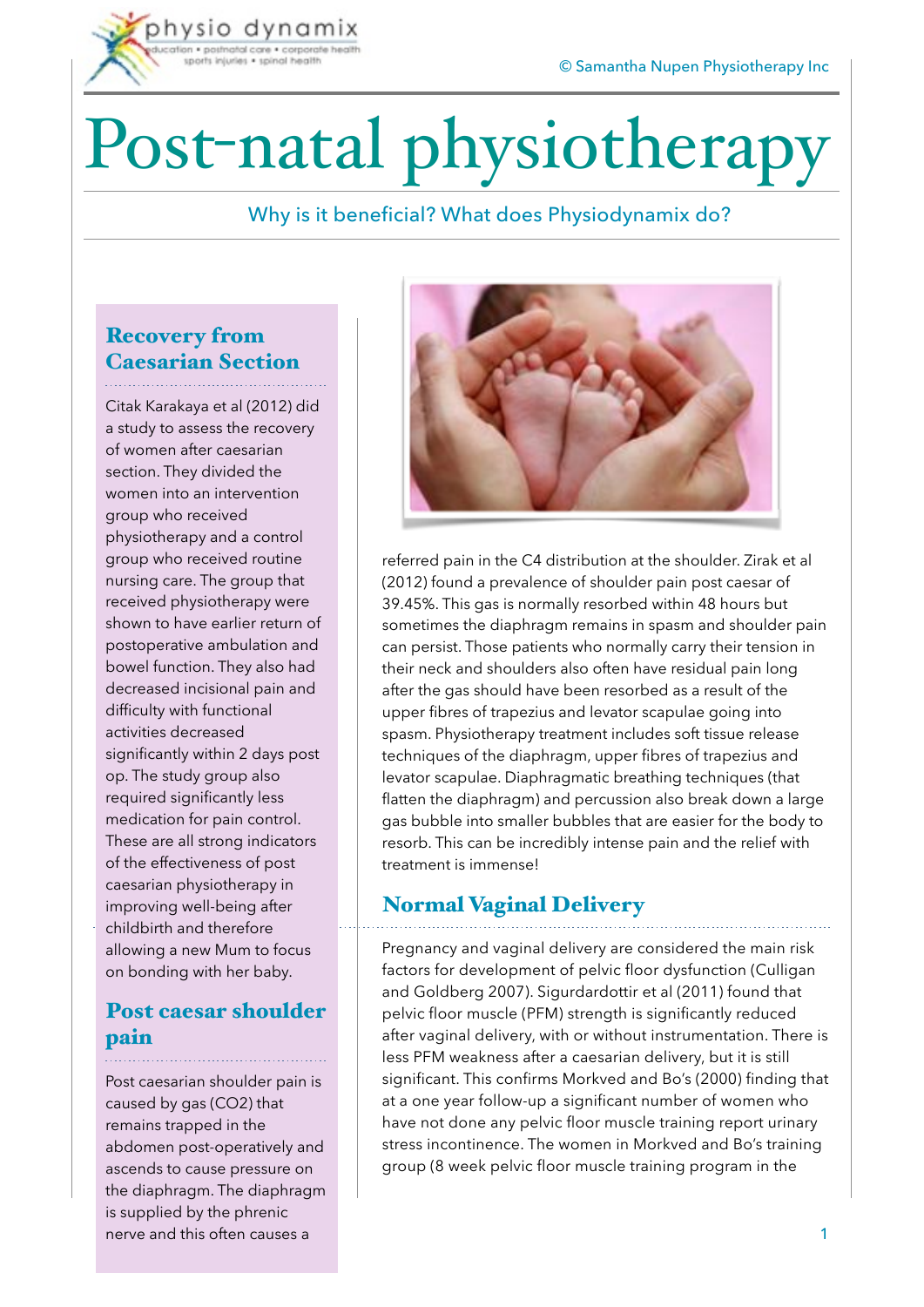

ysio

dynamix

## Starting to exercise again

The first 6 weeks following a caesarian section is a time for healing so strenuous exercise and heavy lifting is not advised. Pelvic floor muscle training and exercises to improve pelvic and abdominal stability are recommended from as early as the day after surgery. These improve the stability of the lumbar spine and pelvis and assist with the contraction of the uterus.

Gentle cardiovascular exercise, like walking can be started and gradually increased at a comfortable pace.

After the 6 week postnatal check, easing into a more challenging exercise program is recommended. This helps strengthen weak muscles, move tight/ stiff joints (including the spine) and with weight loss.

immediate postpartum period) showed significantly less stress incontinence and an increase in PFM strength at 16 weeks and 1 year postpartum. Thus, a specially designed postpartum PFM training course is effective in the prevention and treatment of stress urinary incontinence and the benefits of this muscle training are still evident a year postpartum

#### Breastfeeding Difficulties and **Complications**

Painful breasts are often the reason given for early weaning. Some of the reasons for painful breasts - and the treatment of these conditions - are listed below.

#### *Breast Engorgement*

Engorgement of the breasts occurs when the milk comes in on day three. Treatment involves preparing the nipple for the baby to latch and therapeutic ultrasound provides enormous relief. Teaching the new Mom coping strategies and self help techniques is an important part of early management.

#### *Sore or cracked nipples*

This results from incorrect latching. Treatment includes correcting the latching technique, breast and nipple care advice and photo- or laser therapy. Phototherapy (Chaves, 2012) has been shown to be effective in accelerating the healing of nipple trauma in breastfeeding moms.

#### *Blocked milk ducts*

Commonly occur and may lead to pain, decreased milk supply, mastitis and breast abscess. Self clearing techniques are often not effective. Cooper and Kowalsky (2006) found that physiotherapy intervention (including heat, ultrasound, specific

massage techniques and patient education) significantly reduced pain, stress and difficulty breastfeeding. Mothers gained confidence in their ability to cope with breastfeeding and none of the cases progressed to mastitis.

Lavigne and Gleberzon (2012), similarly had positive results with therapeutic ultrasound as a treatment for blocked milk ducts. They had success with between one

and seven treatments. At Physiodynamix we find that on average, three treatments are sufficient.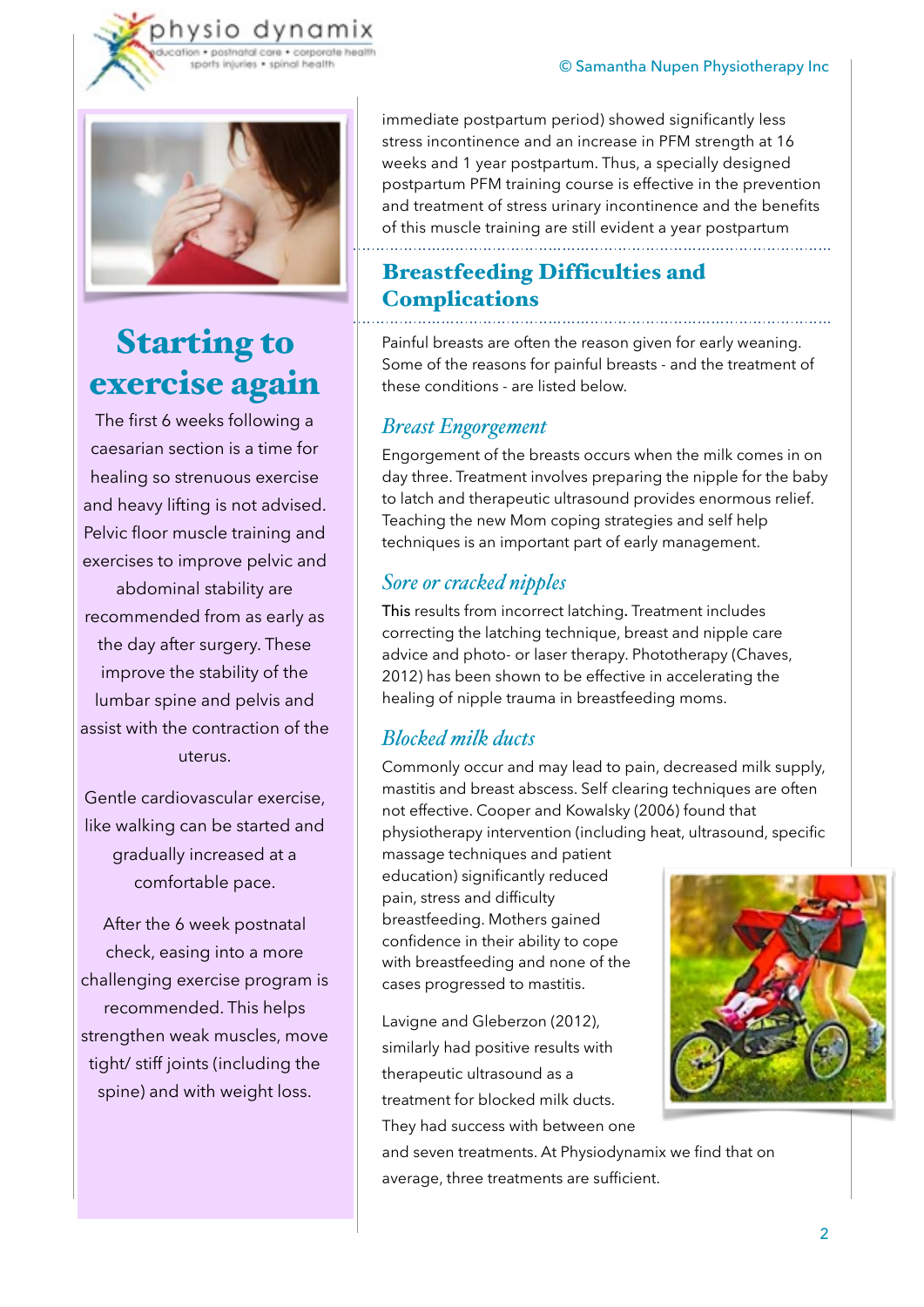

#### *Mastitis*

Mastitis will not go away without treatment. Treatment often includes oral antibiotics, breastfeeding advice, resolving any blocked ducts with massage techniques and ultrasound. It is perfectly safe to continue to breastfeed or to express milk for the baby while mastitis is present.

#### *Breast abscess*

If mastitis is not treated timeously a breast abscess may develop. This might require drainage of the abscess and definitely requires an antibiotic. If possible continuation of breastfeeding is advised.

## Lower Back or Pelvic Pain

Post natal lower back pain and/or pelvic pain could be caused by a multitude of factors including a previous history of lower back pain, pregnancy-related back/pelvic pain, hormonal and postural changes and poor conditioning prior to delivering (Bennett, 2014). Physiotherapy is helpful in restoring normal joint mechanics, soft tissue extensibility and improving strength and flexibility.

**\*\*\*\*\*\*\*\*\*\*\*\*\*\*\*\*\*** 

#### *References:*

- 1. Bennet RJ (2014) Exercise for postnatal low back pain and pelvic pain. J of Assoc of Chartered Physiotherapist's in Women's Health. 115: 14-21
- 2. Chives ME, Araujo A, Santos SF, Pinotti M and Oliveira LS (2012) LED Phototherapy improves healing of nipple trauma: a pilot study. Photomedicine and Laser Surgery. 30(3): 172-178
- 3. Citak Karakaya I, Yuksel I, Akbayrak T, Demirturk F, Karakaya MG, Ozyuncu O, Beksac S (2012) Effects of physiotherapy on pain and functional activities after cesarean delivery, Arch Gynecol Obstet. 285 (3): 621-7.
- 4. Cooper BB, Kowalsky DS (2006) Physical Therapy Intervention for Treatment of Blocked Milk Ducts in Lactating Women, Journal of Women's Health Physical Therapy. 30(2): 26
- 5. Culligan PJ, Goldberg RP (2007) Urogynecology in Primary Care, Chapter 3: Effects of Pregnancy and Childbirth on the Pelvic Floor. Springer London. pp 21 -33
- 6. Lavigne V and Gleberzon B (2012) Ultrasound as treatment of mammary blocked duct among 25 postpartum lactating women: a retrospective case series. J Chiropr Med. 11(3): 170-178
- 7. Morkved S, Bo K (2000) Effect of postpartum pelvic floor muscle training in prevention and treatment of urinary incontinence: a one year follow up. BJOG 107(8): 1022-8.
- 8. Sigurdardottir T, Steingrimsdottir T, Arnason A, Bo K (2011) Pelvic floor muscle function before and after first childbirth. Int Urogynecol J. 22(12): 1497 -503.
- 9. Zirak N, Soltani G, Hafizi L, Mashayekhi Z, Kashani I (2012) Shoulder pain after caesarian section: comparison between general and spinal anaesthesia. J Obstet Gynaecol. 32(4): 347-349